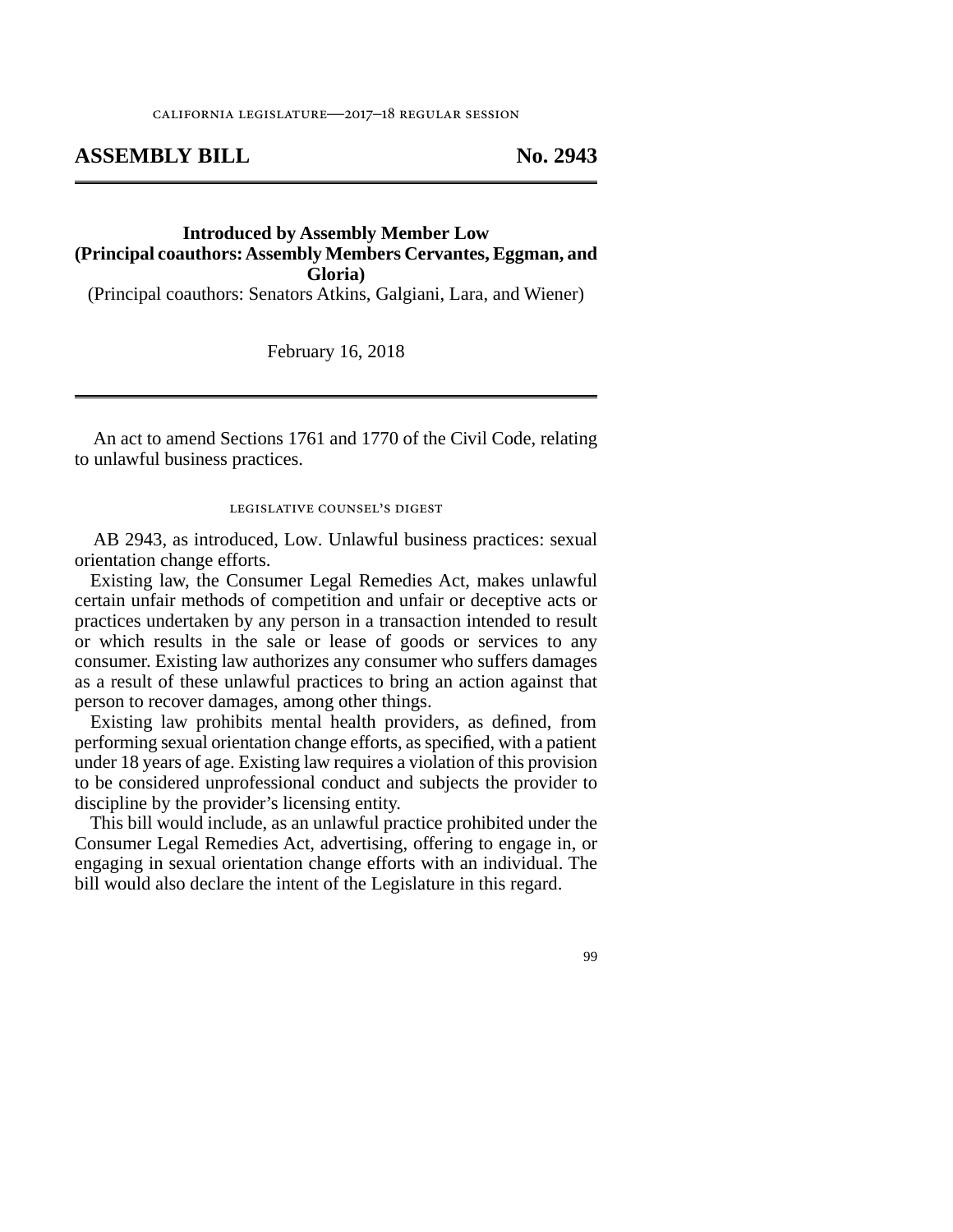Vote: majority. Appropriation: no. Fiscal committee: no. State-mandated local program: no.

## *The people of the State of California do enact as follows:*

 line 1 SECTION 1. The Legislature finds and declares the following: 2 (a) Contemporary science recognizes that being lesbian, gay, 3 bisexual, or transgender is part of the natural spectrum of human 4 identity and is not a disease, disorder, or illness.

5 (b) The American Psychological Association convened the Task

6 Force on Appropriate Therapeutic Responses to Sexual Orientation.<br>
7 The task force conducted a systematic review of peer-reviewed The task force conducted a systematic review of peer-reviewed 8 journal literature on sexual orientation change efforts and issued 9 a report in 2009. The task force concluded that sexual orientation 10 change efforts can pose critical health risks to lesbian, gay, and 11 bisexual people, including confusion, depression, guilt, 12 helplessness, hopelessness, shame, social withdrawal, suicidality, 13 substance abuse, stress, disappointment, self-blame, decreased 14 self-esteem and authenticity to others, increased self-hatred, 15 hostility and blame toward parents, feelings of anger and betrayal, 16 loss of friends and potential romantic partners, problems in sexual 17 and emotional intimacy, sexual dysfunction, high-risk sexual 18 behaviors, a feeling of being dehumanized and untrue to self, a

19 loss of faith, and a sense of having wasted time and resources.<br>20 (c) The American Psychological Association issued a resolution

 line 20 (c) The American Psychological Association issued a resolution 21 on Appropriate Affirmative Responses to Sexual Orientation 22 Distress and Change Efforts in 2009, stating: "[T]he [American 23 Psychological Association] advises parents, guardians, young 24 people, and their families to avoid sexual orientation change efforts 25 that portray homosexuality as a mental illness or developmental 26 disorder and to seek psychotherapy, social support, and educational 27 services that provide accurate information on sexual orientation 28 and sexuality, increase family and school support, and reduce 29 rejection of sexual minority youth."

30 (d) The American Psychiatric Association published a position 31 statement in March of 2000, stating:

32 "Psychotherapeutic modalities to convert or 'repair' 33 homosexuality are based on developmental theories whose 34 scientific validity is questionable. Furthermore, anecdotal reports 35 of 'cures' are counterbalanced by anecdotal claims of psychological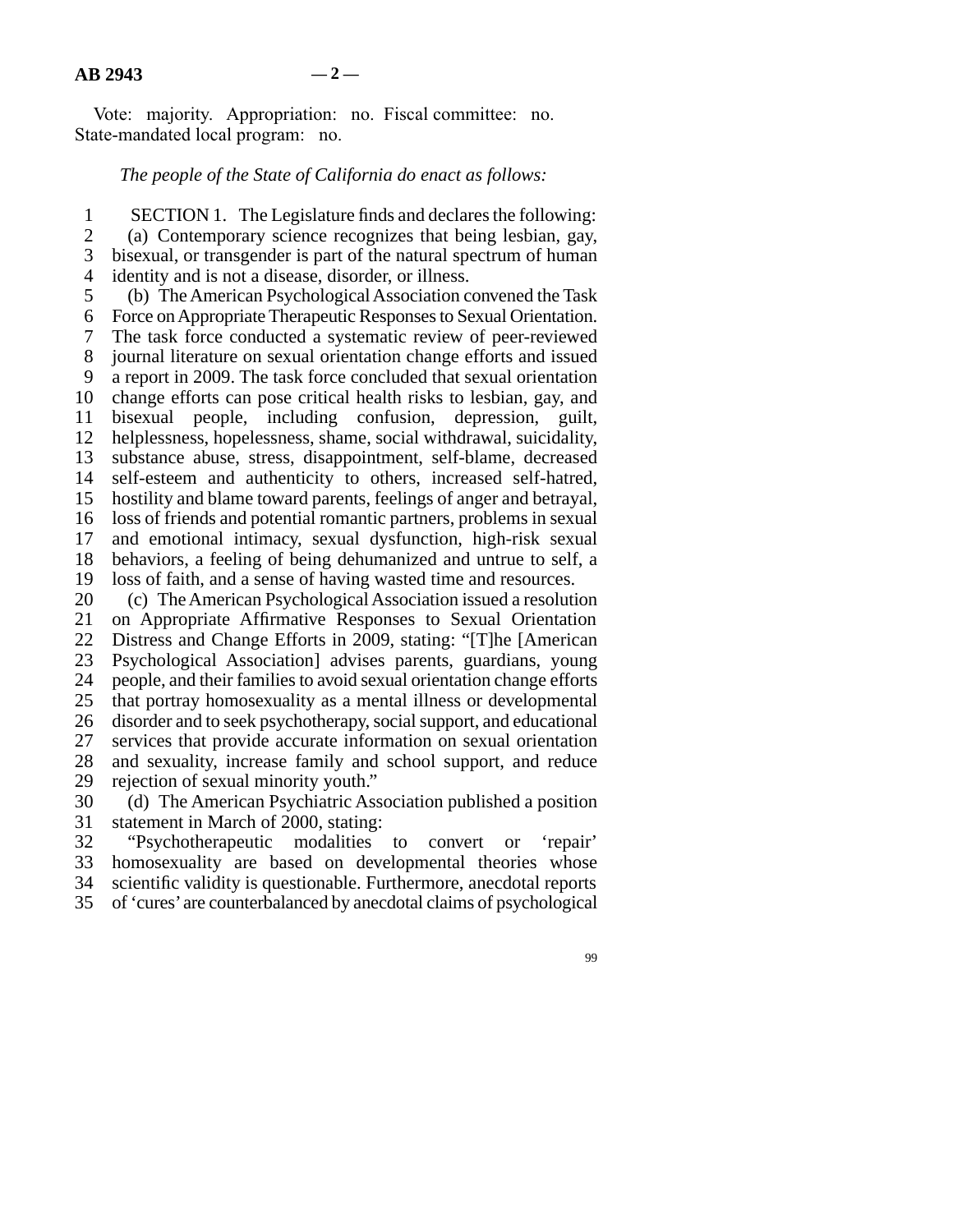1 harm. In the last four decades, 'reparative' therapists have not

2 produced any rigorous scientific research to substantiate their 3 claims of cure. Until there is such research available, [the American

4 Psychiatric Association] recommends that ethical practitioners

5 refrain from attempts to change individuals' sexual orientation,

6 keeping in mind the medical dictum to first, do no harm.

7 The potential risks of reparative therapy are great, including 8 depression, anxiety and self-destructive behavior, since therapist 9 alignment with societal prejudices against homosexuality may 10 reinforce self-hatred already experienced by the patient. Many 11 patients who have undergone reparative therapy relate that they 12 were inaccurately told that homosexuals are lonely, unhappy 13 individuals who never achieve acceptance or satisfaction. The 14 possibility that the person might achieve happiness and satisfying 15 interpersonal relationships as a gay man or lesbian is not presented, 16 nor are alternative approaches to dealing with the effects of societal

17 stigmatization discussed.

18 Therefore, the American Psychiatric Association opposes any 19 psychiatric treatment such as reparative or conversion therapy 20 which is based upon the assumption that homosexuality per se is 21 a mental disorder or based upon the a priori assumption that a

22 patient should change his/her sexual homosexual orientation."<br>23 (e) The American Academy of Pediatrics published an arti line 23 (e) The American Academy of Pediatrics published an article 24 in 1993 in its journal, Pediatrics, stating: "Therapy directed at 25 specifically changing sexual orientation is contraindicated, since specifically changing sexual orientation is contraindicated, since 26 it can provoke guilt and anxiety while having little or no potential 27 for achieving changes in orientation."

28 (f) The American Medical Association Council on Scientific 29 Affairs prepared a report in 1994 stating: "Aversion therapy (a 30 behavioral or medical intervention which pairs unwanted behavior, 31 in this case, homosexual behavior, with unpleasant sensations or 32 aversive consequences) is no longer recommended for gay men 33 and lesbians. Through psychotherapy, gay men and lesbians can 34 become comfortable with their sexual orientation and understand 35 the societal response to it."

 line 36 (g) The National Association of Social Workers prepared a 1997 37 policy statement, stating: "Social stigmatization of lesbian, gay 38 and bisexual people is widespread and is a primary motivating 39 factor in leading some people to seek sexual orientation changes. 40 Sexual orientation conversion therapies assume that homosexual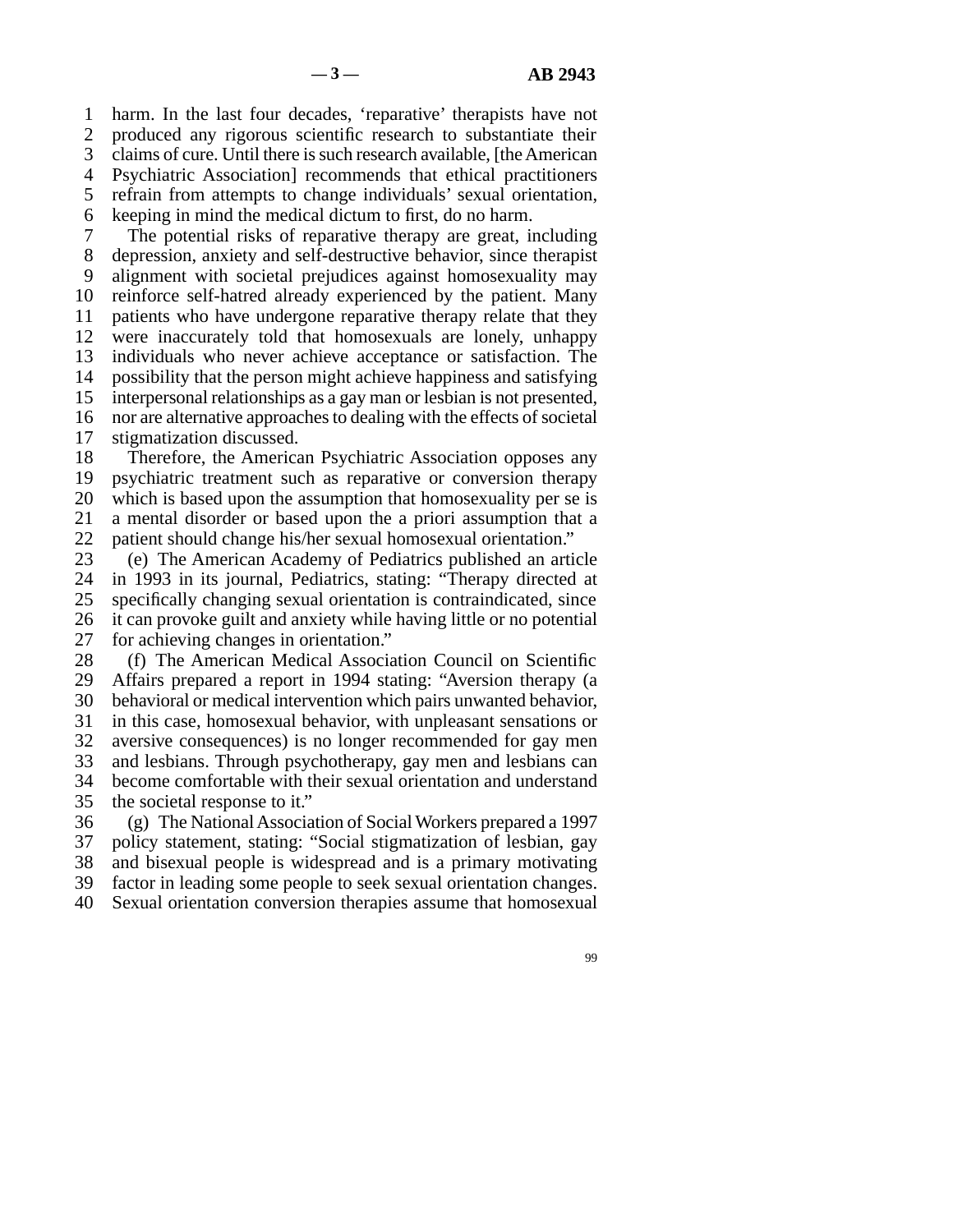line 1 orientation is both pathological and freely chosen. No data

2 demonstrates that reparative or conversion therapies are effective,<br>3 and, in fact, they may be harmful." and, in fact, they may be harmful."

 line 4 (h) The American Counseling Association Governing Council 5 issued a position statement in April of 1999, stating: "We oppose line 6 'the promotion of "reparative therapy" as a "cure" for individuals 7 who are homosexual."

8 (i) The American School Counselor Association issued a 9 position statement in 2014, stating: "It is not the role of the 10 professional school counselor to attempt to change a student's line 11 sexual orientation or gender identity. Professional school 12 counselors do not support efforts by licensed mental health 13 professionals to change a student's sexual orientation or gender 14 as these practices have been proven ineffective and harmful."

15 (i) The American Psychoanalytic Association issued a position 16 statement in June 2012 on attempts to change sexual orientation, 17 gender, identity, or gender expression, stating: "As with any 18 societal prejudice, bias against individuals based on actual or 19 perceived sexual orientation, gender identity or gender expression 20 negatively affects mental health, contributing to an enduring sense 21 of stigma and pervasive self-criticism through the internalization 22 of such prejudice.<br>23 Psychoanalytic

Psychoanalytic technique does not encompass purposeful 24 attempts to 'convert,' 'repair,' change or shift an individual's 25 sexual orientation, gender identity or gender expression. Such sexual orientation, gender identity or gender expression. Such 26 directed efforts are against fundamental principles of 27 psychoanalytic treatment and often result in substantial 28 psychological pain by reinforcing damaging internalized attitudes." 29 (k) The American Academy of Child and Adolescent Psychiatry 30 published an article in 2012 in its journal, Journal of the American 31 Academy of Child and Adolescent Psychiatry, stating: "Clinicians" 32 should be aware that there is no evidence that sexual orientation 33 can be altered through therapy, and that attempts to do so may be 34 harmful. There is no empirical evidence adult homosexuality can 35 be prevented if gender nonconforming children are influenced to 36 be more gender conforming. Indeed, there is no medically valid 37 basis for attempting to prevent homosexuality, which is not an 38 illness. On the contrary, such efforts may encourage family 39 rejection and undermine self-esteem, connectedness and caring, 40 important protective factors against suicidal ideation and attempts.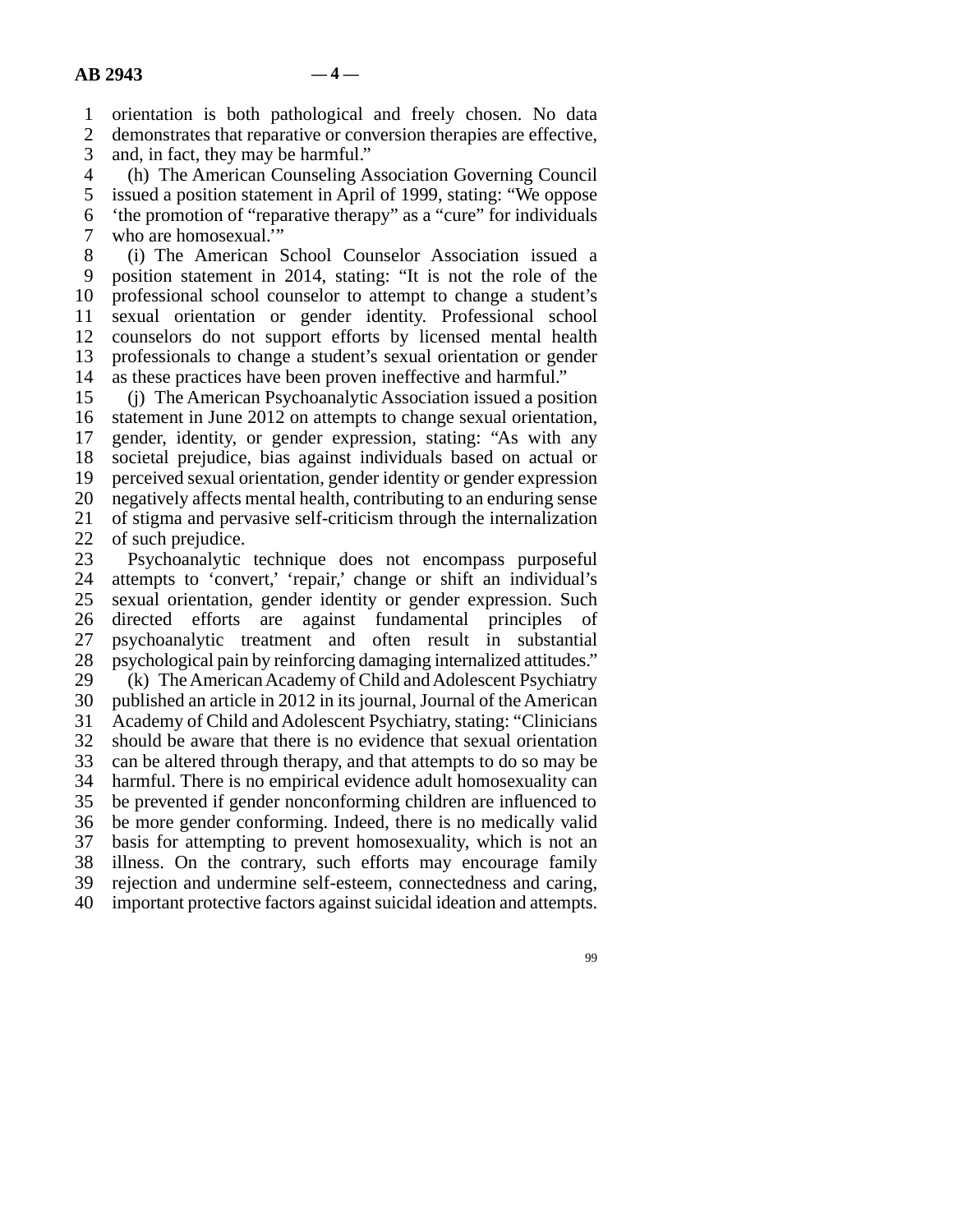1 Given that there is no evidence that efforts to alter sexual

2 orientation are effective, beneficial or necessary, and the possibility

3 that they carry the risk of significant harm, such interventions are 4 contraindicated."

 line 5 (*l*) The Pan American Health Organization, a regional office of 6 the World Health Organization, issued a statement in May of 2012, line 7 stating: "These supposed conversion therapies constitute a violation 8 of the ethical principles of health care and violate human rights 9 that are protected by international and regional agreements." The 10 organization also noted that reparative therapies "lack medical 11 justification and represent a serious threat to the health and 12 well-being of affected people."

13 (m) The American Association of Sexuality Educators, 14 Counselors and Therapists (AASECT) issued a statement in 2014 15 stating: "[S]ame sex orientation is not a mental disorder and we 16 oppose any 'reparative' or conversion therapy that seeks to 17 'change' or 'fix' a person's sexual orientation. AASECT does not 18 believe that sexual orientation is something that needs to be 'fixed' 19 or 'changed.' The rationale behind this position is the following: 20 Reparative therapy, for minors, in particular, is often forced or 21 nonconsensual. Reparative therapy has been proven harmful to 22 minors. There is no scientific evidence supporting the success of 23 these interventions. Reparative therapy is grounded in the idea that 24 nonheterosexual orientation is 'disordered.' Reparative therapy<br>25 has been shown to be a negative predictor of psychotherapeutic has been shown to be a negative predictor of psychotherapeutic 26 benefit."

27 (n) The American College of Physicians wrote a position paper 28 in 2015, stating: "The College opposes the use of 'conversion,' 29 'reorientation,' or 'reparative' therapy for the treatment of LGBT 30 persons. . . . Available research does not support the use of 31 reparative therapy as an effective method in the treatment of LGBT 32 persons. Evidence shows that the practice may actually cause 33 emotional or physical harm to LGBT individuals, particularly 34 adolescents or young persons." 35 (o) In October 2015, the Substance Abuse and Mental Health

36 Services Administration of the United States Department of Health 37 and Human Services issued a report titled "Ending Conversion" 38 Therapy: Supporting and Affirming LGBTQ Youth." The report 39 found that "[i]nterventions aimed at a fixed outcome, such as 40 gender conformity or heterosexual orientation, including those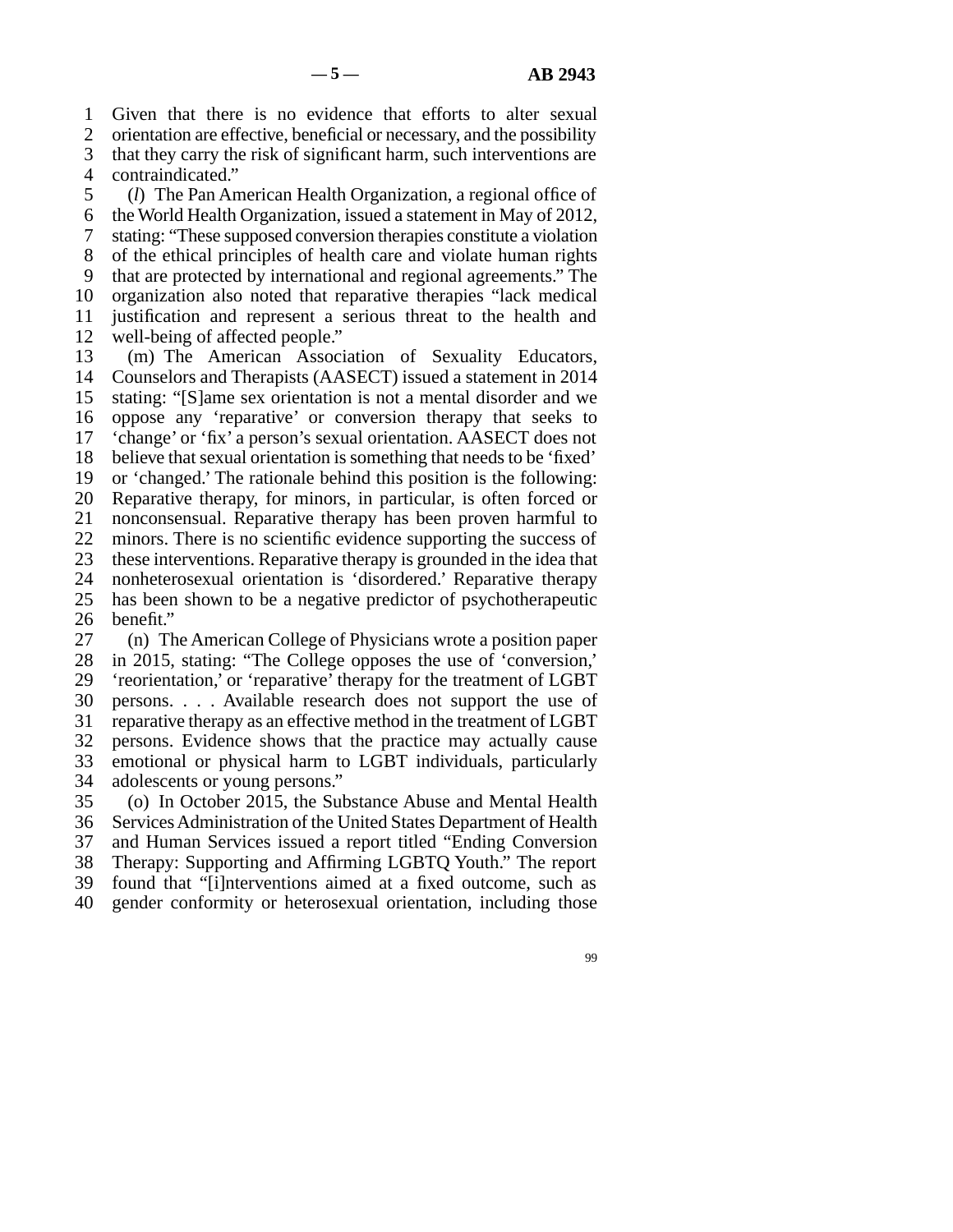1 aimed at changing gender identity, gender expression, and sexual

2 orientation are coercive, can be harmful, and should not be part of<br>3 behavioral health treatment." behavioral health treatment."

 line 4 (p) Courts have recognized the practice of sexual orientation 5 change efforts as a commercial service, and claims that sexual line 6 orientation change efforts are effective in changing an individual's 7 sexual orientation, may constitute unlawful, unfair, or fraudulent 8 business practices under state consumer protection laws.

 line 9 (q) California has a compelling interest in protecting the physical 10 and psychological well-being of lesbian, gay, bisexual, and 11 transgender individuals.

12 (r) California has a compelling interest in protecting consumers 13 from false and deceptive practices that claim to change sexual 14 orientation and in protecting consumers against exposure to serious

15 harm caused by sexual orientation change efforts.

16 SEC. 2. Section 1761 of the Civil Code is amended to read:

 $17 \t1761$ . As used in this title:

18 (a) "Goods" means tangible chattels bought or leased for use 19 primarily for personal, family, or household purposes, including 20 certificates or coupons exchangeable for these goods, and including 21 goods that, at the time of the sale or subsequently, are to be so 22 affixed to real property as to become a part of real property,<br>23 whether or not they are severable from the real property. whether or not they are severable from the real property.

24 (b) "Services" means work, labor, and services for other than 25 a commercial or business use, including services furnished in a commercial or business use, including services furnished in 26 connection with the sale or repair of goods.

27 (c) "Person" means an individual, partnership, corporation, 28 limited liability company, association, or other group, however 29 organized.

30 (d) "Consumer" means an individual who seeks or acquires, by 31 purchase or lease, any goods or services for personal, family, or 32 household purposes.

 line 33 (e) "Transaction" means an agreement between a consumer and 34 another person, whether or not the agreement is a contract 35 enforceable by action, and includes the making of, and the 36 performance pursuant to, that agreement.

37 (f) "Senior citizen" means a person who is 65 years of age or 38 older.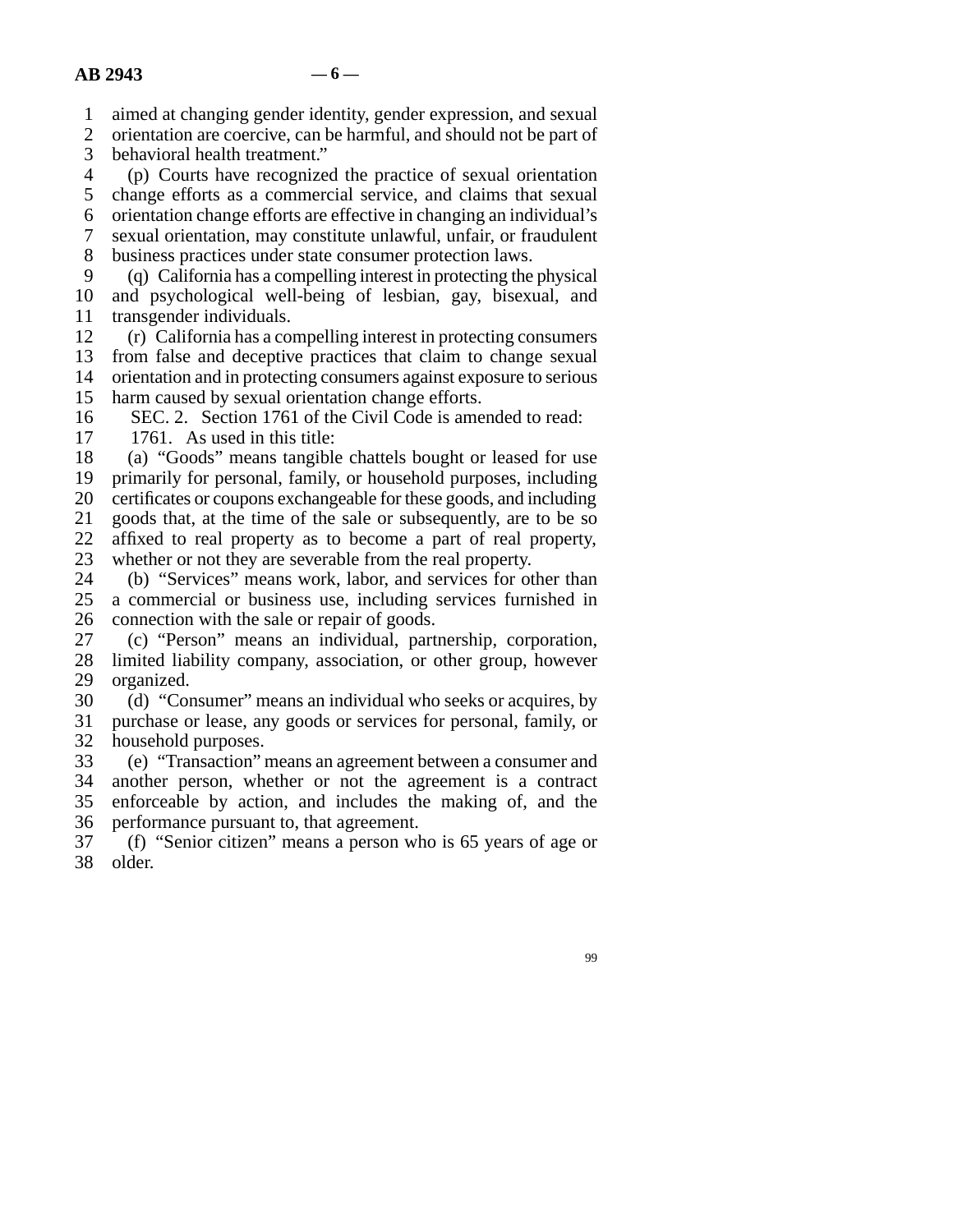line 1 (g) "Disabled person" means a person who has a physical or 2 mental impairment that substantially limits one or more major life<br>3 activities. activities.

4 (1) As used in this subdivision, "physical or mental impairment" 5 means any of the following:

 line 6 (A) A physiological disorder or condition, cosmetic line 7 disfigurement, or anatomical loss substantially affecting one or 8 more of the following body systems: neurological; musculoskeletal; 9 special sense organs; respiratory, including speech organs; 10 cardiovascular; reproductive; digestive; genitourinary; hemic and 11 lymphatic; skin; or endocrine.

12 (B) A mental or psychological disorder, including intellectual 13 disability, organic brain syndrome, emotional or mental illness, 14 and specific learning disabilities. "Physical or mental impairment" 15 includes, but is not limited to, diseases and conditions that include 16 orthopedic, visual, speech, and hearing impairment, cerebral palsy, 17 epilepsy, muscular dystrophy, multiple sclerosis, cancer, heart 18 disease, diabetes, intellectual disability, and emotional illness.

19 (2) "Major life activities" means functions that include caring 20 for one's self, performing manual tasks, walking, seeing, hearing, 21 speaking, breathing, learning, and working.

22 (h) "Home solicitation" means a transaction made at the 23 consumer's primary residence, except those transactions initiated consumer's primary residence, except those transactions initiated 24 by the consumer. A consumer response to an advertisement is not 25 a home solicitation. a home solicitation.

*(i)* (1) "Sexual orientation change efforts" means any practices 27 that seek to change an individual's sexual orientation. This includes *that seek to change an individual's sexual orientation. This includes efforts to change behaviors or gender expressions, or to eliminate or reduce sexual or romantic attractions or feelings toward individuals of the same sex.* 

 line 31 *(2) "Sexual orientation change efforts" does not include* 32 *psychotherapies that: (A) provide acceptance, support, and* 33 *understanding of clients or the facilitation of clients' coping, social*  line 34 *support, and identity exploration and development, including* line 35 *sexual orientation-neutral interventions to prevent or address* line 36 *unlawful conduct or unsafe sexual practices; and (B) do not seek* 37 *to change sexual orientation.* 

SEC. 3. Section 1770 of the Civil Code is amended to read:<br>39 1770. (a) The following unfair methods of competition are

1770. (a) The following unfair methods of competition and

40 unfair or deceptive acts or practices undertaken by any person in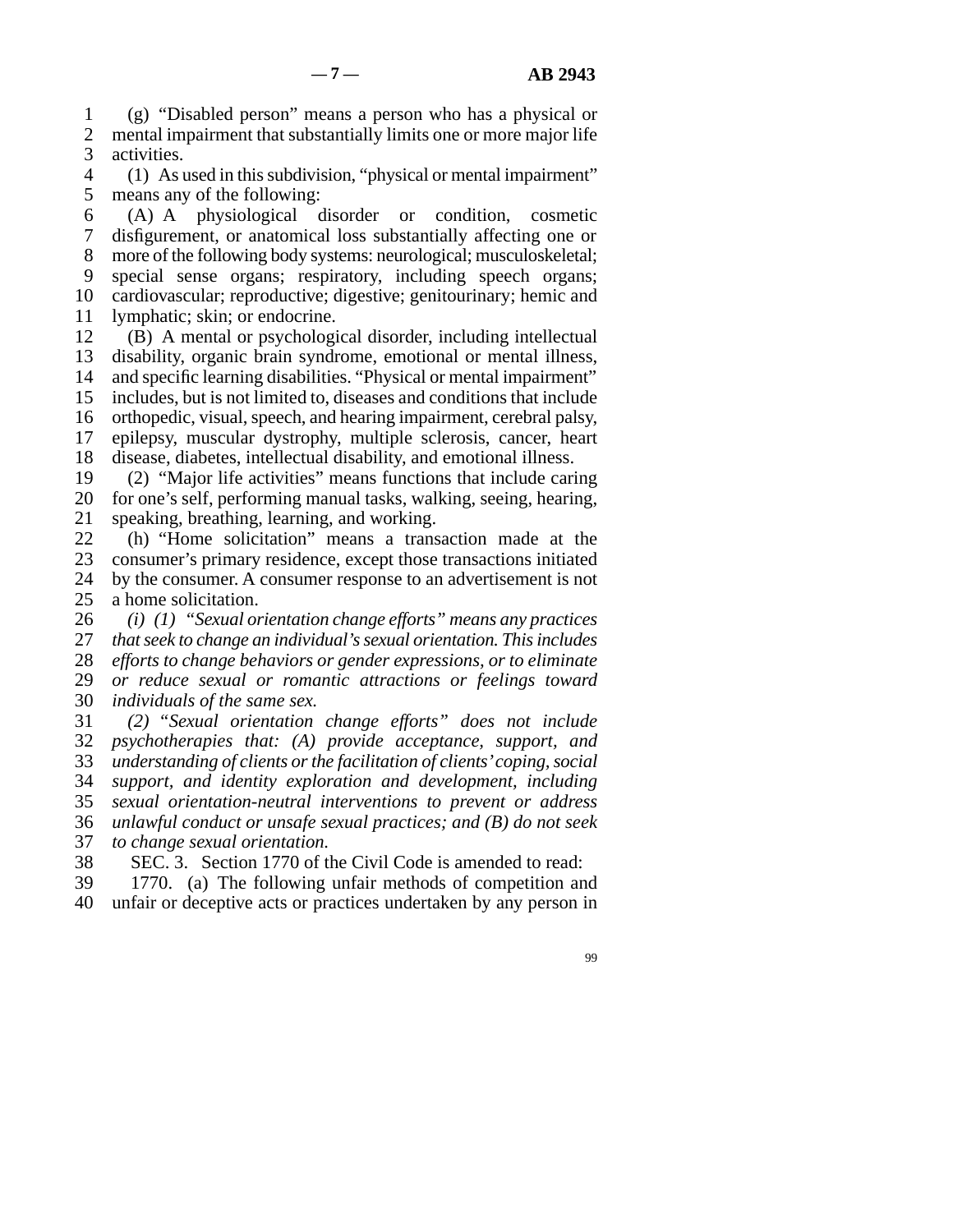line 1 a transaction intended to result or that results in the sale or lease

2 of goods or services to any consumer are unlawful:<br>3 (1) Passing off goods or services as those of anot

(1) Passing off goods or services as those of another.

 line 4 (2) Misrepresenting the source, sponsorship, approval, or 5 certification of goods or services.

6 (3) Misrepresenting the affiliation, connection, or association 7 with, or certification by, another.

8 (4) Using deceptive representations or designations of 9 geographic origin in connection with goods or services.

10 (5) Representing that goods or services have sponsorship, 11 approval, characteristics, ingredients, uses, benefits, or quantities

12 that they do not have or that a person has a sponsorship, approval, 13 status, affiliation, or connection that he or she does not have.

14 (6) Representing that goods are original or new if they have 15 deteriorated unreasonably or are altered, reconditioned, reclaimed, 16 used, or secondhand.

17 (7) Representing that goods or services are of a particular 18 standard, quality, or grade, or that goods are of a particular style 19 or model, if they are of another.

 $20$  (8) Disparaging the goods, services, or business of another by 21 false or misleading representation of fact.

22 (9) Advertising goods or services with intent not to sell them<br>23 as advertised. as advertised.

24 (10) Advertising goods or services with intent not to supply<br>25 reasonably expectable demand, unless the advertisement discloses reasonably expectable demand, unless the advertisement discloses 26 a limitation of quantity.

 $27$  (11) Advertising furniture without clearly indicating that it is 28 unassembled if that is the case.

29 (12) Advertising the price of unassembled furniture without 30 clearly indicating the assembled price of that furniture if the same 31 furniture is available assembled from the seller.

32 (13) Making false or misleading statements of fact concerning 33 reasons for, existence of, or amounts of, price reductions.

34 (14) Representing that a transaction confers or involves rights, 35 remedies, or obligations that it does not have or involve, or that 36 are prohibited by law.

37 (15) Representing that a part, replacement, or repair service is

38 needed when it is not.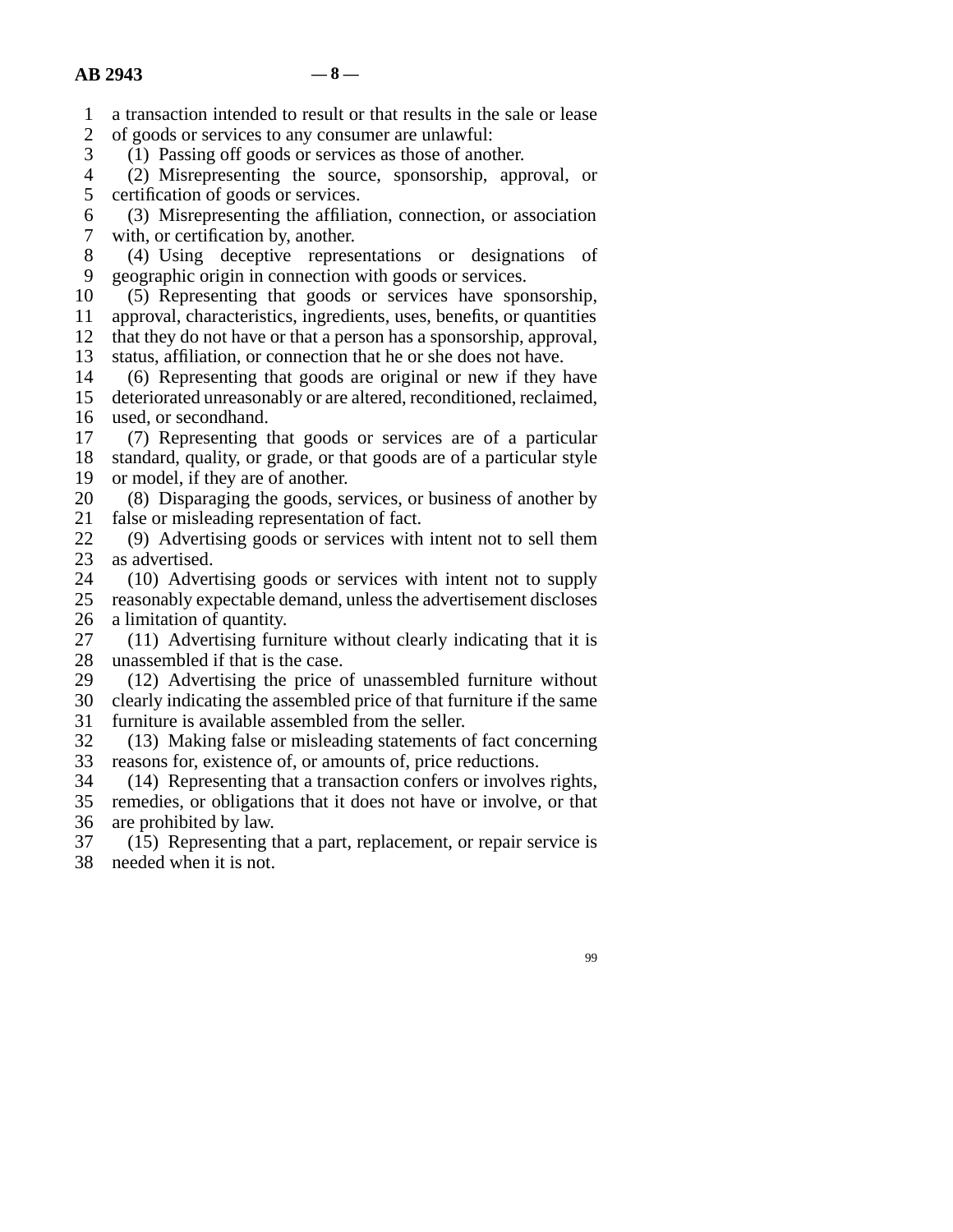line 1 (16) Representing that the subject of a transaction has been 2 supplied in accordance with a previous representation when it has 3 not. not.

4 (17) Representing that the consumer will receive a rebate, 5 discount, or other economic benefit, if the earning of the benefit line 6 is contingent on an event to occur subsequent to the consummation 7 of the transaction.

8 (18) Misrepresenting the authority of a salesperson, line 9 representative, or agent to negotiate the final terms of a transaction 10 with a consumer.

11 (19) Inserting an unconscionable provision in the contract.

 $12$  (20) Advertising that a product is being offered at a specific 13 price plus a specific percentage of that price unless (A) the total 14 price is set forth in the advertisement, which may include, but is 15 not limited to, shelf tags, displays, and media advertising, in a size 16 larger than any other price in that advertisement, and (B) the 17 specific price plus a specific percentage of that price represents a 18 markup from the seller's costs or from the wholesale price of the 19 product. This subdivision shall not apply to in-store advertising 20 by businesses that are open only to members or cooperative 21 organizations organized pursuant to Division 3 (commencing with 22 Section 12000) of Title 1 of the Corporations Code where more 23 than 50 percent of purchases are made at the specific price set forth

24 in the advertisement.<br>25 (21) Selling or 1 (21) Selling or leasing goods in violation of Chapter 4 26 (commencing with Section 1797.8) of Title 1.7.

27 (22) (A) Disseminating an unsolicited prerecorded message by<br>28 telephone without an unrecorded, natural voice first informing the telephone without an unrecorded, natural voice first informing the 29 person answering the telephone of the name of the caller or the 30 organization being represented, and either the address or the 31 telephone number of the caller, and without obtaining the consent 32 of that person to listen to the prerecorded message.

33 (B) This subdivision does not apply to a message disseminated 34 to a business associate, customer, or other person having an 35 established relationship with the person or organization making 36 the call, to a call for the purpose of collecting an existing 37 obligation, or to any call generated at the request of the recipient.  $\lambda$  (23) (A) The home solicitation, as defined in subdivision (h) 39 of Section 1761, of a consumer who is a senior citizen where a 40 loan is made encumbering the primary residence of that consumer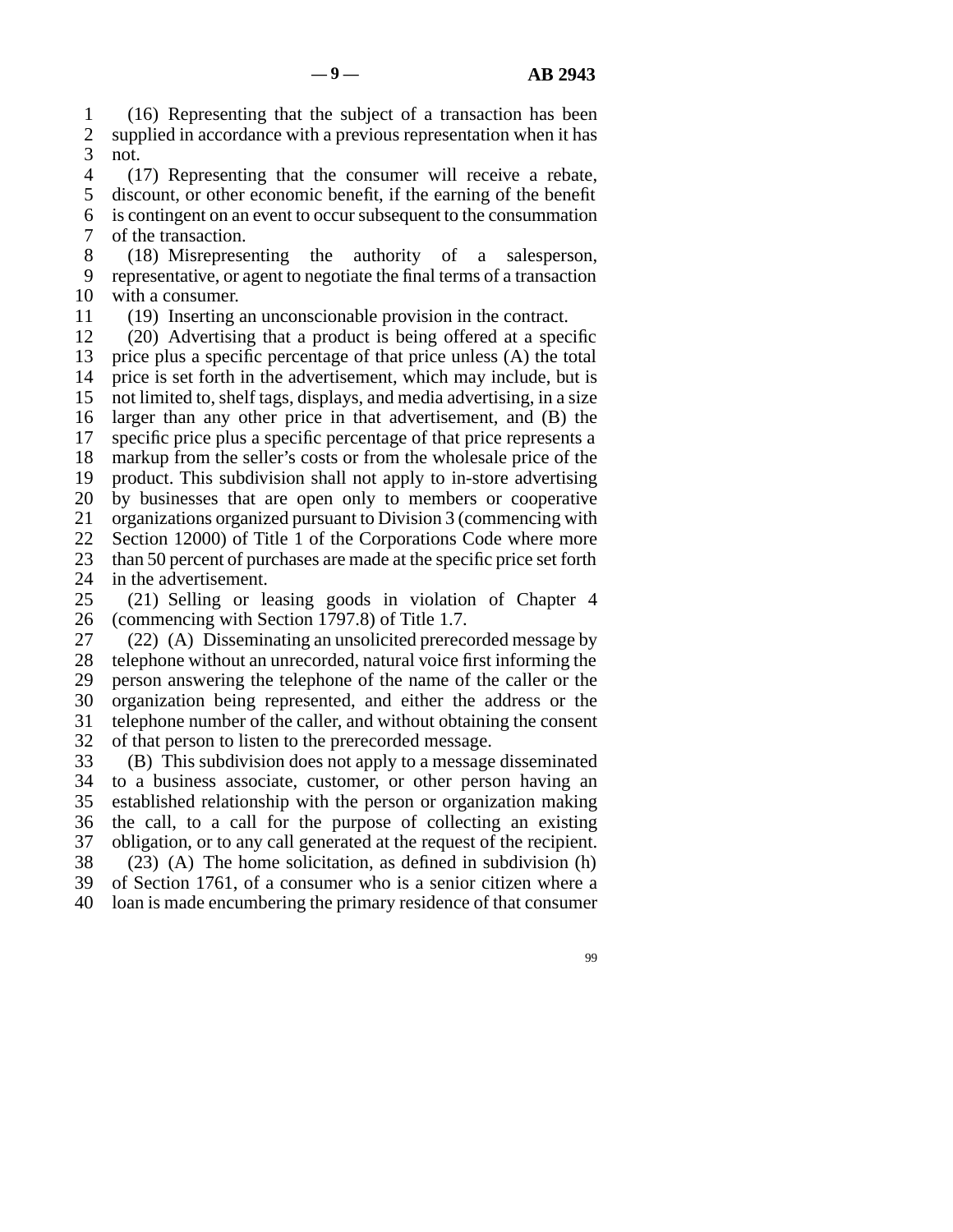line 1 for purposes of paying for home improvements and where the

2 transaction is part of a pattern or practice in violation of either<br>3 subsection (h) or (i) of Section 1639 of Title 15 of the United States

subsection (h) or (i) of Section 1639 of Title 15 of the United States

4 Code or paragraphs  $(1)$ ,  $(2)$ , and  $(4)$  of subdivision  $(a)$  of Section

5 226.34 of Title 12 of the Code of Federal Regulations.

 $\delta$  (B) A third party shall not be liable under this subdivision unless

 line 7 (i) there was an agency relationship between the party who engaged 8 in home solicitation and the third party, or (ii) the third party had line 9 actual knowledge of, or participated in, the unfair or deceptive

10 transaction. A third party who is a holder in due course under a 11 home solicitation transaction shall not be liable under this

12 subdivision.

13 (24) (A) Charging or receiving an unreasonable fee to prepare,

14 aid, or advise any prospective applicant, applicant, or recipient in

15 the procurement, maintenance, or securing of public social services.  $16$  (B) For purposes of this paragraph, the following definitions 17 shall apply:

18 (i) "Public social services" means those activities and functions 19 of state and local government administered or supervised by the 20 State Department of Health Care Services, the State Department 21 of Public Health, or the State Department of Social Services, and 22 involved in providing aid or services, or both, including health 23 care services, and medical assistance, to those persons who, 24 because of their economic circumstances or social condition, are<br>25 in need of that aid or those services and may benefit from them. in need of that aid or those services and may benefit from them.

26 (ii) "Public social services" also includes activities and functions<br>27 administered or supervised by the United States Department of administered or supervised by the United States Department of 28 Veterans Affairs or the California Department of Veterans Affairs 29 involved in providing aid or services, or both, to veterans, including

30 pension benefits.

31 (iii) "Unreasonable fee" means a fee that is exorbitant and 32 disproportionate to the services performed. Factors to be 33 considered, if appropriate, in determining the reasonableness of a line 34 fee, are based on the circumstances existing at the time of the

35 service and shall include, but not be limited to, all of the following:

36 (I) The time and effort required.

37 (II) The novelty and difficulty of the services.

38 (III) The skill required to perform the services.

39 (IV) The nature and length of the professional relationship.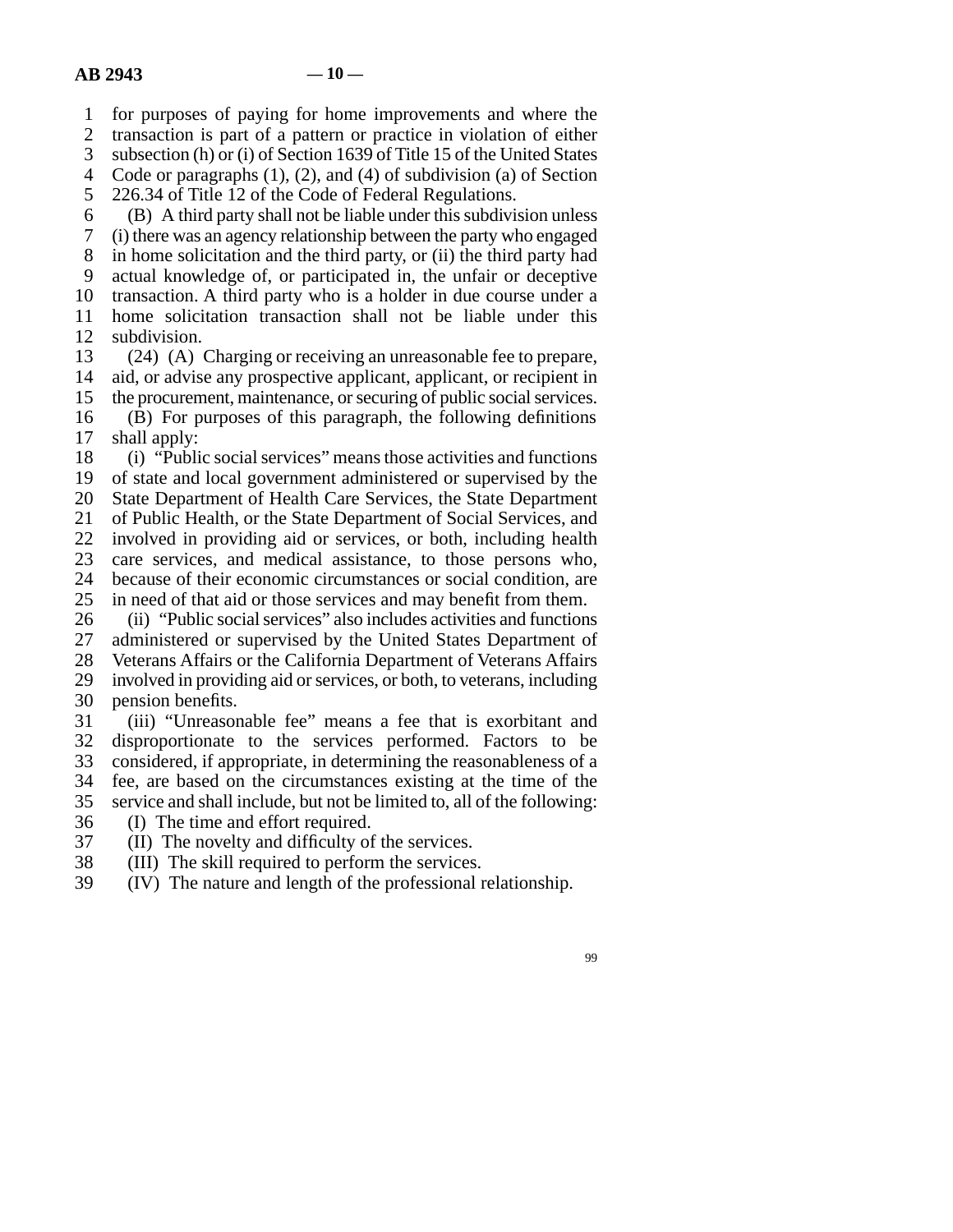line 1 (V) The experience, reputation, and ability of the person 2 providing the services.

 line 3 (C) This paragraph shall not apply to attorneys licensed to 4 practice law in California, who are subject to the California Rules 5 of Professional Conduct and to the mandatory fee arbitration line 6 provisions of Article 13 (commencing with Section 6200) of 7 Chapter 4 of Division 3 of the Business and Professions Code, 8 when the fees charged or received are for providing representation 9 in administrative agency appeal proceedings or court proceedings 10 for purposes of procuring, maintaining, or securing public social 11 services on behalf of a person or group of persons.

12 (25) (A) Advertising or promoting any event, presentation, 13 seminar, workshop, or other public gathering regarding veterans' 14 benefits or entitlements that does not include the following 15 statement in the same type size and font as the term "veteran" or 16 any variation of that term:

17 (i) "I am not authorized to file an initial application for Veterans' 18 Aid and Attendance benefits on your behalf, or to represent you 19 before the Board of Veterans' Appeals within the United States 20 Department of Veterans Affairs in any proceeding on any matter, 21 including an application for such benefits. It would be illegal for 22 me to accept a fee for preparing that application on your behalf." 23 The requirements of this clause do not apply to a person licensed 24 to act as an agent or attorney in proceedings before the Agency of 25 Original Jurisdiction and the Board of Veterans' Appeals within Original Jurisdiction and the Board of Veterans' Appeals within 26 the United States Department of Veterans Affairs when that person 27 is offering those services at the advertised event. 28 (ii) The statement in clause (i) shall also be disseminated, both 29 orally and in writing, at the beginning of any event, presentation,

30 seminar, workshop, or public gathering regarding veterans' benefits 31 or entitlements.

32 (B) Advertising or promoting any event, presentation, seminar, 33 workshop, or other public gathering regarding veterans' benefits 34 or entitlements that is not sponsored by, or affiliated with, the 35 United States Department of Veterans Affairs, the California 36 Department of Veterans Affairs, or any other congressionally 37 chartered or recognized organization of honorably discharged 38 members of the Armed Forces of the United States, or any of their 39 auxiliaries that does not include the following statement, in the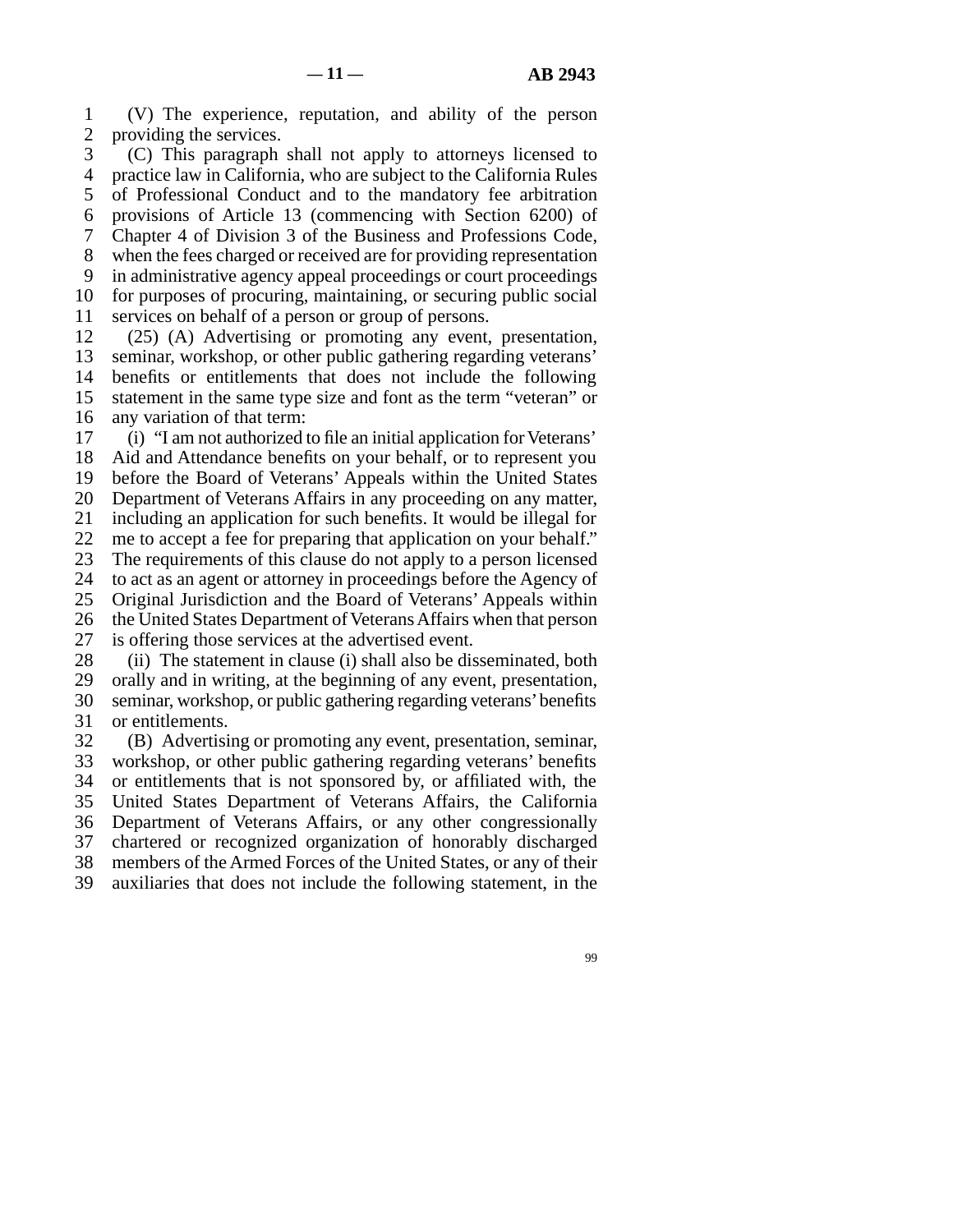| same type size and font as the term "veteran" or the variation of |
|-------------------------------------------------------------------|
| 2 that term:                                                      |

 $\mathfrak{Z}$ 

 line 4 "This event is not sponsored by, or affiliated with, the United 5 States Department of Veterans Affairs, the California Department line 6 of Veterans Affairs, or any other congressionally chartered or line 7 recognized organization of honorably discharged members of the 8 Armed Forces of the United States, or any of their auxiliaries. 9 None of the insurance products promoted at this sales event are 10 endorsed by those organizations, all of which offer free advice to 11 veterans about how to qualify and apply for benefits."  $12$ 13 (i) The statement in this subparagraph shall be disseminated, 14 both orally and in writing, at the beginning of any event, 15 presentation, seminar, workshop, or public gathering regarding 16 veterans' benefits or entitlements. 17 (ii) The requirements of this subparagraph shall not apply in a 18 case where the United States Department of Veterans Affairs, the 19 California Department of Veterans Affairs, or other congressionally 20 chartered or recognized organization of honorably discharged 21 members of the Armed Forces of the United States, or any of their

22 auxiliaries have granted written permission to the advertiser or 23 promoter for the use of its name, symbol, or insignia to advertise

24 or promote the event, presentation, seminar, workshop, or other 25 public gathering. public gathering.

26 (26) Advertising, offering for sale, or selling a financial product<br>27 that is illegal under state or federal law, including any cash payment that is illegal under state or federal law, including any cash payment 28 for the assignment to a third party of the consumer's right to receive 29 future pension or veteran's benefits.

line 30 (27) Representing that a product is made in California by using

31 a Made in California label created pursuant to Section 12098.10

32 of the Government Code, unless the product complies with Section 33 12098.10 of the Government Code.

 line 34 *(28) Advertising, offering to engage in, or engaging in sexual* 35 *orientation change efforts with an individual.* 

 $\delta$  (b) (1) It is an unfair or deceptive act or practice for a mortgage 37 broker or lender, directly or indirectly, to use a home improvement 38 contractor to negotiate the terms of any loan that is secured, 39 whether in whole or in part, by the residence of the borrower and 40 that is used to finance a home improvement contract or any portion